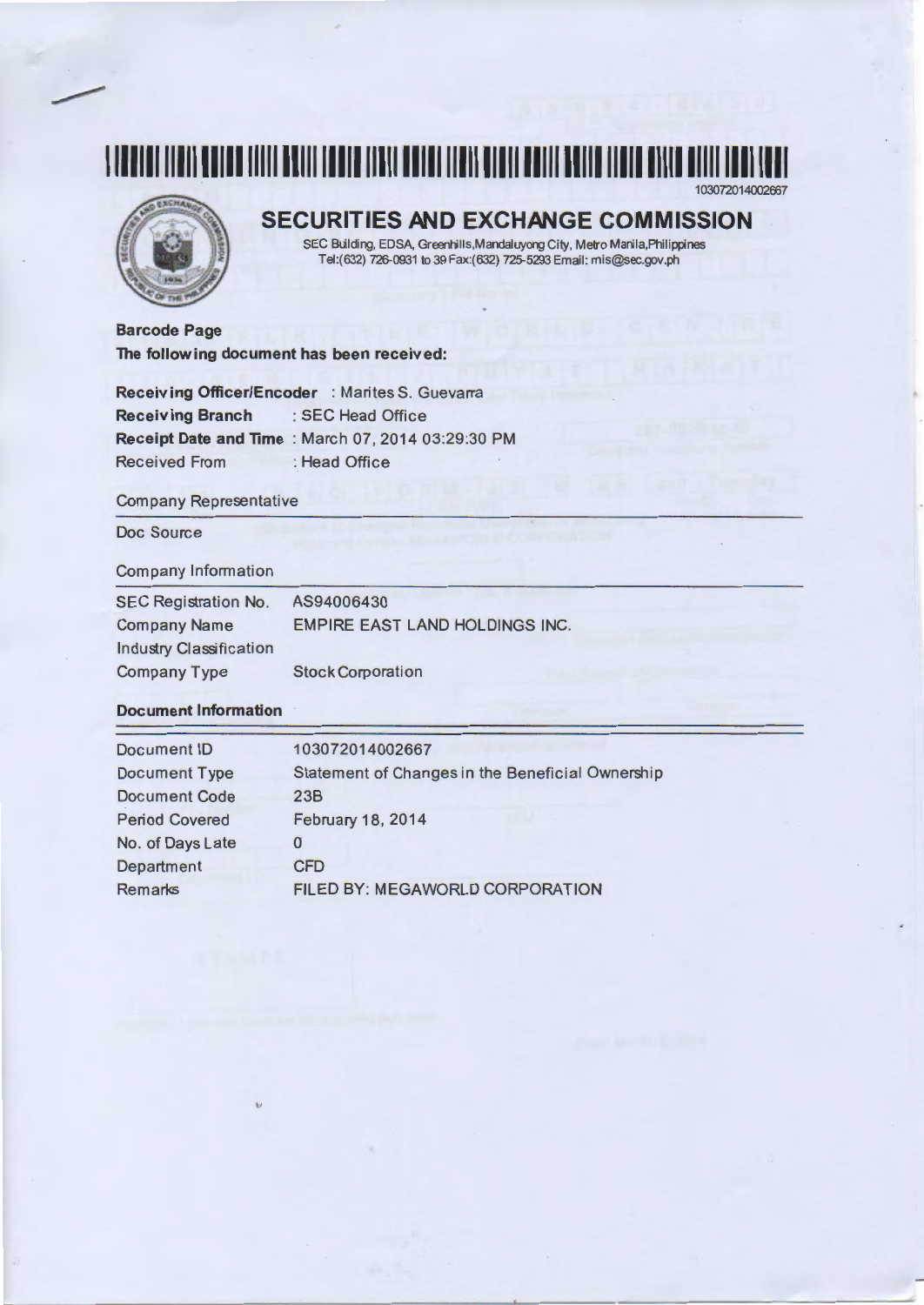The Exchange does not warrant and holds no responsibility for the veracity of the facts and representations contained in all corporate disclosures, including financial reports. All data contained herein are prepared and submitted by the disclosing party to the Exchange, and are disseminated solely for purposes of information. Any questions on the data contained herein should be addressed directly to the Corporate Information Officer of the disclosing party.



# Empire East Land Holdings, Inc.

ELI

## PSE Disclosure Form 17-7 - Statement of Changes in Beneficial Ownership of Securities References: SRC Rule 23 and Section 17.5 of the Revised Disclosure Rules

| Name of Reporting<br>Person             | MEGAWORLD CORPORATION                     |
|-----------------------------------------|-------------------------------------------|
| <b>Relationship of</b><br><b>Issuer</b> | Reporting Person to Principal Stockholder |
| <b>Description of the Disclosure</b>    |                                           |

Attached is the SEC Form 23-B of Megaworld Corporation as of February 28, 2014.

Filed on behalf by:

| <b>⊥Name</b> | Rhodora Edangalino |  |  |  |  |  |
|--------------|--------------------|--|--|--|--|--|
| Designation  | Authorized User    |  |  |  |  |  |
|              |                    |  |  |  |  |  |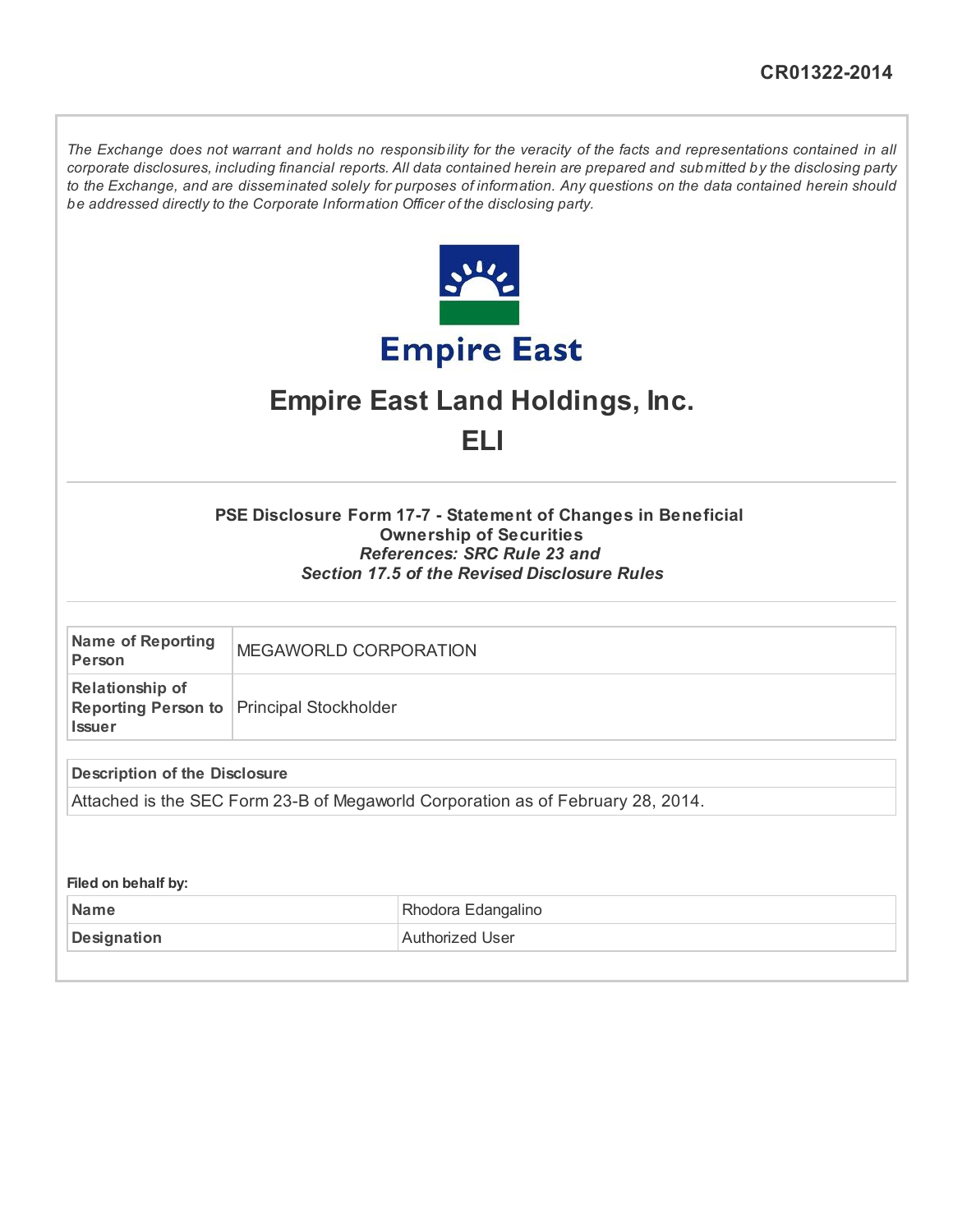### SECURITIES AND EXCHANGE COMMISSION Metro Manila, Philippines

| <b>FORM 23-B</b>                                                                                                |                                           |                                   | STATEMENT OF CHANGES IN BENEFICIAL OWNERSHIP OF SECURITIES     |                                                  |                |                                                |                                            |                         |                                      |                                  |
|-----------------------------------------------------------------------------------------------------------------|-------------------------------------------|-----------------------------------|----------------------------------------------------------------|--------------------------------------------------|----------------|------------------------------------------------|--------------------------------------------|-------------------------|--------------------------------------|----------------------------------|
| Check box if no longer subject                                                                                  |                                           |                                   | Filed pursuant to Section 23 of the Securities Regulation Code |                                                  |                |                                                |                                            |                         |                                      |                                  |
| to filing requirement<br>1. Name and Address of Reporting Person                                                |                                           | 2. Issuer Name and Trading Symbol |                                                                |                                                  |                |                                                | Relationship of Reporting Person to Issuer |                         |                                      |                                  |
|                                                                                                                 |                                           |                                   |                                                                |                                                  |                |                                                |                                            | (Check all applicable)  |                                      |                                  |
|                                                                                                                 | <b>MEGAWORLD CORPORATION</b>              |                                   | <b>EMPIRE EAST LAND HOLDINGS, INC. ("ELI")</b>                 |                                                  |                |                                                |                                            |                         |                                      |                                  |
| (Last)                                                                                                          | (First)<br>(Middle)                       | 3. Tax Identification<br>Number   |                                                                | Statement for<br>Month/Year                      |                |                                                | Director<br>Officer                        | X 10% Owner<br>Other    |                                      |                                  |
|                                                                                                                 | 28/F The World Centre, 330 Sen. Gil Puyat |                                   |                                                                |                                                  | (give title be |                                                | (specify below)                            |                         |                                      |                                  |
| <b>Avenue</b>                                                                                                   |                                           | 000-477-103                       |                                                                | February 2014                                    |                |                                                |                                            |                         |                                      |                                  |
|                                                                                                                 | (Street)                                  | 4. Citizenship                    |                                                                | 6. If Amendment, Date of<br>Original (MonthYear) |                |                                                |                                            |                         |                                      |                                  |
| Makati City 1227                                                                                                |                                           |                                   | Filipino                                                       |                                                  |                |                                                |                                            |                         |                                      |                                  |
|                                                                                                                 |                                           |                                   |                                                                |                                                  |                |                                                |                                            |                         |                                      |                                  |
| (City)                                                                                                          | (Postal Code)<br>(Province)               |                                   |                                                                |                                                  |                | Table 1 - Equity Securities Beneficially Owned |                                            |                         |                                      |                                  |
| 1. Class of Equity Security                                                                                     |                                           | Transaction                       | 4. Securities Acquired (A) or Disposed of (D)                  |                                                  |                |                                                | 3. Amount of Securities Owned at           |                         | 4 Ownership Form:                    | 6. Nature of Indirect Beneficial |
|                                                                                                                 |                                           | Date                              |                                                                | (A) or (D)                                       |                |                                                | End of Month                               |                         | Uirect (U) or indirect (I) Ownership |                                  |
|                                                                                                                 |                                           | (Month/Day/Year)                  | Amount                                                         |                                                  |                | Price                                          | %                                          | <b>Number of Shares</b> |                                      |                                  |
|                                                                                                                 | <b>COMMON SHARES AT P1.00 PAR</b>         |                                   |                                                                |                                                  |                |                                                | 81.6365%                                   | 11,981,128,438          | (D)                                  | Balance as of 1/31/14            |
|                                                                                                                 |                                           | 3-Feb-14                          | 43,000                                                         | (A)                                              |                | P0.9200                                        |                                            |                         |                                      |                                  |
|                                                                                                                 |                                           | 4-Feb-14                          | 566,000                                                        | (A)                                              |                | P0.9200                                        |                                            |                         |                                      |                                  |
|                                                                                                                 |                                           | 5-Feb-14                          | 10,046,000                                                     | (A)                                              |                | P0.9200                                        |                                            |                         |                                      |                                  |
|                                                                                                                 |                                           | 6-Feb-14                          | 318,000                                                        | (A)                                              |                | P0.9200                                        |                                            |                         |                                      |                                  |
|                                                                                                                 |                                           | 10-Feb-14                         | 1,204,000                                                      | $\overline{(A)}$                                 |                | P0.9200                                        |                                            | $\overline{ }$          |                                      |                                  |
|                                                                                                                 |                                           | 17-Feb-14                         | 64,000                                                         | (A)                                              |                | P0.9200                                        |                                            |                         |                                      |                                  |
|                                                                                                                 |                                           | 18-Feb-14                         | 57,000                                                         | (A)                                              |                | P0.9200                                        |                                            |                         |                                      |                                  |
|                                                                                                                 |                                           |                                   |                                                                |                                                  |                |                                                |                                            |                         |                                      |                                  |
|                                                                                                                 |                                           |                                   |                                                                |                                                  |                |                                                |                                            |                         |                                      |                                  |
|                                                                                                                 |                                           |                                   |                                                                |                                                  |                |                                                |                                            |                         |                                      |                                  |
|                                                                                                                 |                                           |                                   |                                                                |                                                  |                |                                                |                                            |                         |                                      |                                  |
|                                                                                                                 |                                           |                                   |                                                                |                                                  |                |                                                |                                            |                         |                                      |                                  |
|                                                                                                                 |                                           |                                   |                                                                |                                                  |                |                                                |                                            |                         |                                      |                                  |
|                                                                                                                 |                                           |                                   |                                                                |                                                  |                |                                                |                                            |                         |                                      |                                  |
|                                                                                                                 |                                           | Total                             | 12,298,000                                                     |                                                  |                |                                                | 81.7202%                                   | 11,993,426,438          | (D)                                  | <b>Balance as of 2/28/14</b>     |
|                                                                                                                 |                                           |                                   |                                                                |                                                  |                |                                                |                                            |                         |                                      |                                  |
| If the change in beneficial ownership is 50% of the previous shareholdings or is equal to 5% of the outstanding |                                           |                                   |                                                                |                                                  |                |                                                |                                            | HARKER TING             | (Print or Type Responses)            |                                  |

Reminder: Report on a separate line for each class of equity securities beneficially owned directly or indirectly.

(1) A person is directly or indirectly the beneficial owner of any equity security with respect to which he has or shares:

capital stock of the issuer, provide the disclosure requirements set forth on page 3 of this form.

(A) Voting power which includes the power to vote, or to direct the voting of, such security; and/or

(B) investment power which includes the power to dispose of, or to direct the disposition of, such security.

 $\bullet$ 

(2) A person will be deemed to have an indirect beneficial interest in any equity security which is:

(A) held by members of a person's immediate family sharing the same household;

(B) held by a partnership in which such person is a general partner;

(C) held by a corporation of which such person is a controlling shareholder; or

(D) subject to any contract, arrangement or understanding which gives such person voting power or investment power with respect to such security.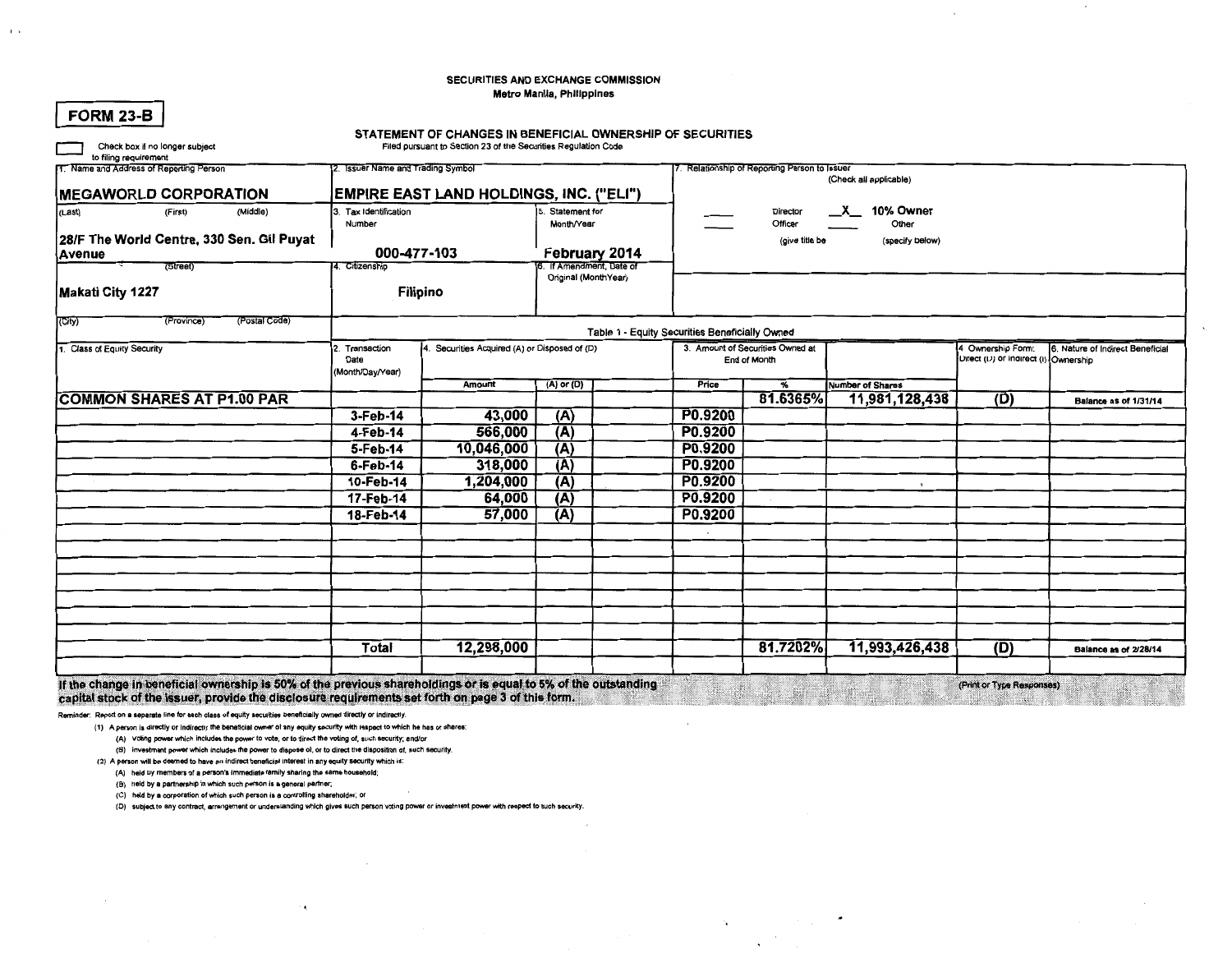### **FORM 23-B (continued)**

 $\sqrt{ }$ 

## Table II- Derivative Securities Acquired, Disposed of, or Beneficially Owned **(e.g., warrants, options, convertible securities)**

| 1. Derivative Security | 2. Conversion or 13. Transaction<br><b>Exercise Price</b><br>of Derivative<br>Security | Date<br>(Month/Day/Yr) | 14. Number of Derivative Securities<br>Acquired (A) or Disposed of (D) |            | 15. Date<br>Exercisable and<br><b>Expiration Date</b><br>(Month/Day/Year) | 6. Title and Amount of<br><b>Underlying Securities</b> |       | 7. Price of 8. No. of<br>Derivative<br>Security | Derivative<br>Securities<br>Beneficially<br>Owned at | 9. Owner-<br>ship Form<br>of Derivative<br>Security;<br>Direct (D) | 10. Nature<br>of Indirect<br>Beneficial<br>Ownership |  |
|------------------------|----------------------------------------------------------------------------------------|------------------------|------------------------------------------------------------------------|------------|---------------------------------------------------------------------------|--------------------------------------------------------|-------|-------------------------------------------------|------------------------------------------------------|--------------------------------------------------------------------|------------------------------------------------------|--|
|                        |                                                                                        |                        | Amount                                                                 | (A) or (D) | Date Exercisable                                                          | Expiration<br>Date                                     | Title | <b>Amount or</b><br>Number<br>of Shares         |                                                      | End of<br>Month                                                    | lor<br>Indirect (i) *                                |  |
|                        |                                                                                        |                        |                                                                        |            |                                                                           |                                                        |       |                                                 |                                                      |                                                                    |                                                      |  |
|                        |                                                                                        |                        |                                                                        |            |                                                                           |                                                        |       |                                                 |                                                      |                                                                    |                                                      |  |
|                        |                                                                                        |                        |                                                                        |            |                                                                           |                                                        |       |                                                 |                                                      |                                                                    |                                                      |  |
|                        |                                                                                        |                        |                                                                        |            |                                                                           |                                                        |       |                                                 |                                                      |                                                                    |                                                      |  |
|                        |                                                                                        |                        |                                                                        |            |                                                                           |                                                        |       |                                                 |                                                      |                                                                    |                                                      |  |
|                        |                                                                                        |                        |                                                                        |            |                                                                           |                                                        |       |                                                 |                                                      |                                                                    |                                                      |  |
|                        |                                                                                        |                        |                                                                        |            |                                                                           |                                                        |       |                                                 |                                                      |                                                                    |                                                      |  |
|                        |                                                                                        |                        |                                                                        |            |                                                                           |                                                        |       |                                                 |                                                      |                                                                    |                                                      |  |
|                        |                                                                                        |                        |                                                                        |            |                                                                           |                                                        |       |                                                 |                                                      |                                                                    |                                                      |  |
|                        |                                                                                        |                        |                                                                        |            |                                                                           |                                                        |       |                                                 |                                                      |                                                                    |                                                      |  |
|                        |                                                                                        |                        |                                                                        |            |                                                                           |                                                        |       |                                                 |                                                      |                                                                    |                                                      |  |

٠.

 $\sim 10$ 

Explanation of Responses:

Note: File **three (3)** copies of this form, one of which must be manually signed. Attach additional sheets if space provided is insufficient.

 $\bullet$ 

Date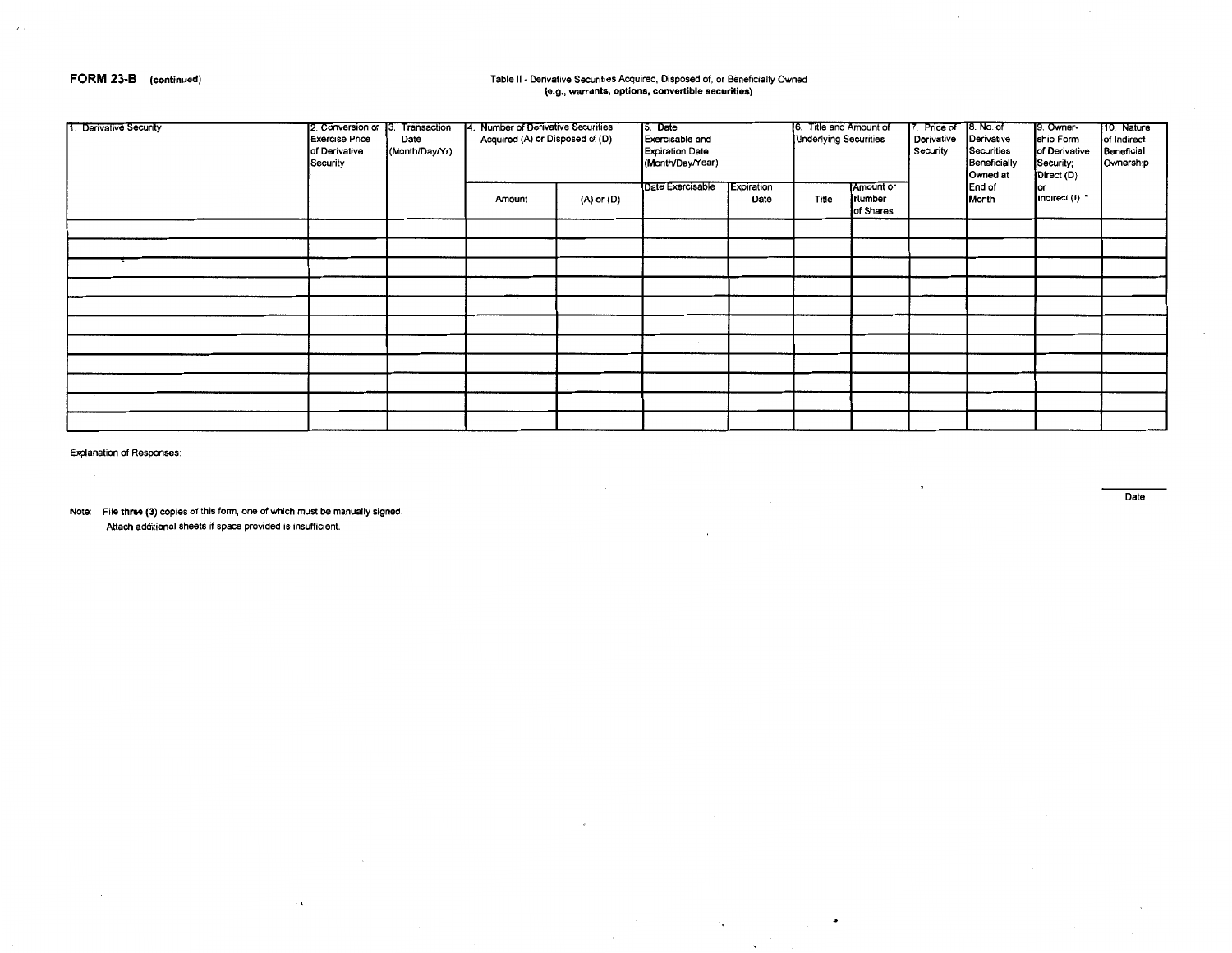

## **DISCLOSURE REQUIREMENTS** IN CASE OF MATERIAL CHANGES IN BENEFICIAL OWNERSHIP

## (50% INCREASE/DECREASE OR EQUIVALENT TO 5% OF THE OUTSTANDING CAPITAL STOCK OF ISSUER)

#### Item 1. Security and Issuer

State the title of the class of equity securities to which this Form relates and the name and address of the principal executive offices of the issuer of such securities.

#### Item 2. Identity and Background

If the person filing this Form is a corporation, partnership, syndicate or other group of persons, state its name, the province, country or other place of its organization, its principal business, the address of its principal office and the information required by (d) and (e) of this Item. If the person filing this statement is a natural person, provide the information specified in (a) through (f) of this Item with respect to such person(s).

- a. Name;
- b. Residence or business address;
- c. Present principal occupation or employment and the name, principal business and address of any corporation or other organization in which such employment is conducted;
- d. Whether or not, during the last five years, such person has been convicted in a criminal proceeding (excluding traffic violations or similar misdemeanors) and, if so, give the dates, nature of conviction, name and location of court, any penalty imposed, or other disposition of the case;
- e. Whether or not, during the last five years, such person was a party to a civil proceeding of a judicial or administrative body of competent jurisdiction, domestic or foreign, and as a result of such proceeding was or is subject to any order, judgment or decree, not subsequently reversed, suspended or vacated, permanently or temporarily enjoining, barring, suspending or otherwise limiting involvement in any type of business, securities, commodities or banking; and
- f. Citizenship.

### Item 3. Purpose of Transaction

State the purpose or purposes of the acquisition of securities of the issuer. Describe any plans or proposals which the reporting persons may have which relate to or would result in:

- a. The acquisition by any person of additional securities of the issuer, or the disposition of securities of the issuer;
- b. An extraordinary corporate transaction, such as a merger, reorganization or liquidation, involving the issuer or any of its subsidiaries;
- c. A sale or transfer of a material amount of assets of the issuer or of any of its subsidiaries;
- d. Any change in the present board of directors or management of the issuer, including any plans or proposals to change the number or term of directors or to fill any existing vacancies on the board;
- e. Any material change in the present capitalization or dividend policy of the issuer;
- f. Any other material change in the issuer's business or corporate structure;
- g. Changes in the issuer's charter, bylaws or instruments corresponding thereto or other actions which may impede the acquisition of control of the issuer by any person;
- h. Causing a class of securities of the issuer to be delisted from a securities exchange;
- i. Any action similar to any of those enumerated above.

#### Item 4. Interest in Securities of the Issuer

a. State the aggregate number and percentage of the class of securities identified pursuant to Item 1 beneficially owned (identifying those shares which there is a right to acquire within thirty (30) days from the date of this report) by each person named in Item 2. The abovementioned information should also be furnished with respect to persons who, together with any of the persons named in Item 2, comprise a group.